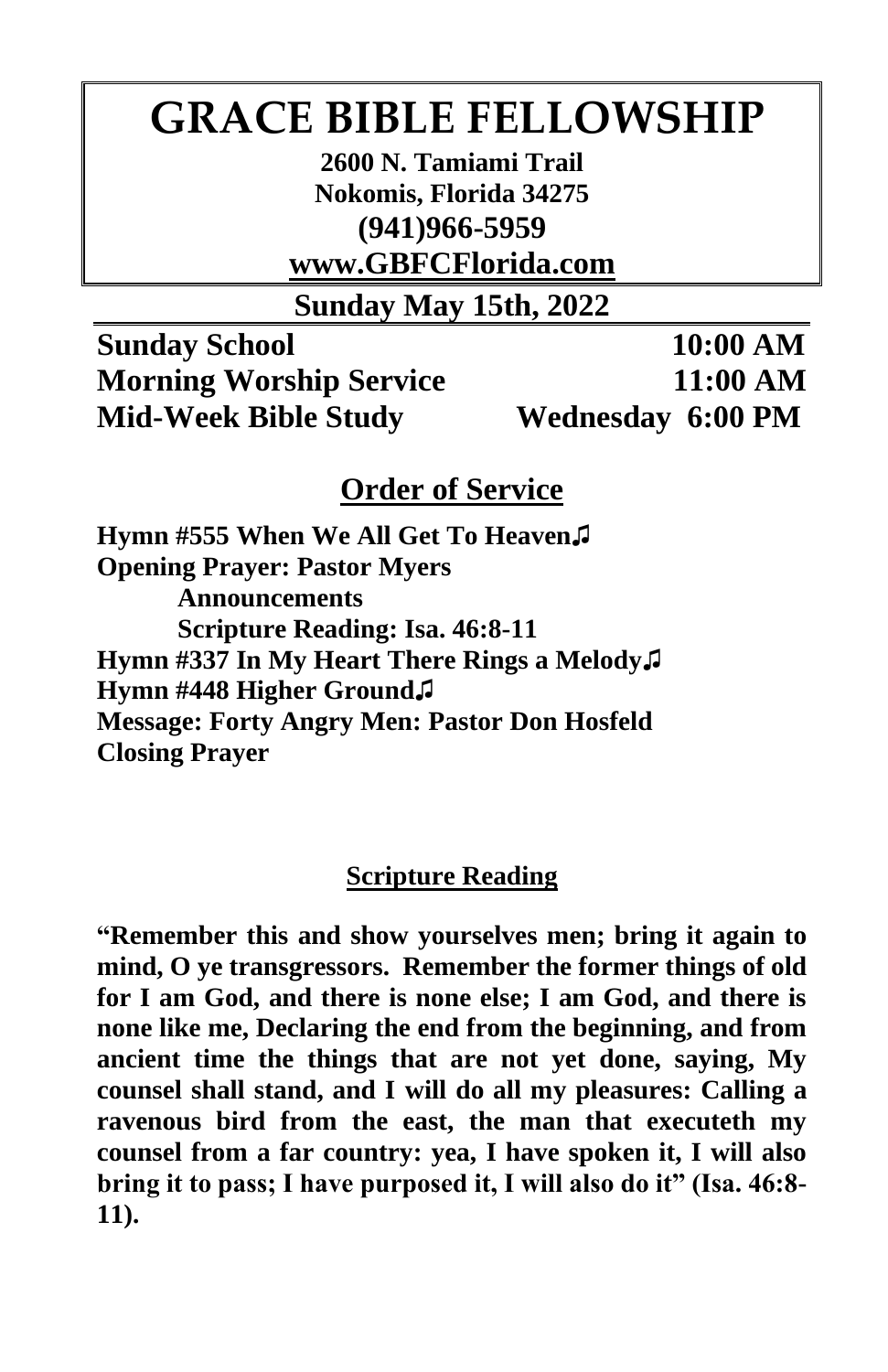**Welcome to Grace Bible Fellowship this morning.** We are so glad that you have chosen to worship with us today. If you are a first-time visitor, please sign our guest book in the entryway and take a gift bag home with you.

**MARK YOUR CALENEDARS: May 22, 2022, Missionaries Dean and Sheba Padayhag** will be our guest speakers that day. After the service we will have a **For God so Loved the World International Pot Luck** meal. **There is a signup sheet in the fellowship hall for you to sign up for what you will be bringing.**

**Women's Online Bible Study** every Monday at 7:00 p.m. See Valerie Hosfeld for details.

**Ladies Online Prayer Meeting** every Tuesday at 7:00 p.m. Again, see Val for details.

- **Wednesday, 6:00 p.m.** Bible study here at the church with Pastor Hosfeld.
- **Continue to pray for those on our prayer list;** Pastor and Mrs. Bedore, Pastor Hosfeld and Valerie, Pastor Myers, Judy Piper, Howard and Virginia Tiffany. Continue to keep Mike and Donna Gray and Mike and Sharon Williams in your prayers also.

## **Memory Verse**

**"God is not a man, that he should lie; neither the son of man, that he should repent: hath he said, and shall he not do it? or hath he spoken, and shall he not make it good?"** (Num. 23:19)

Communion is the first Sunday of every month

Board Meetings are held the last Sunday of every month